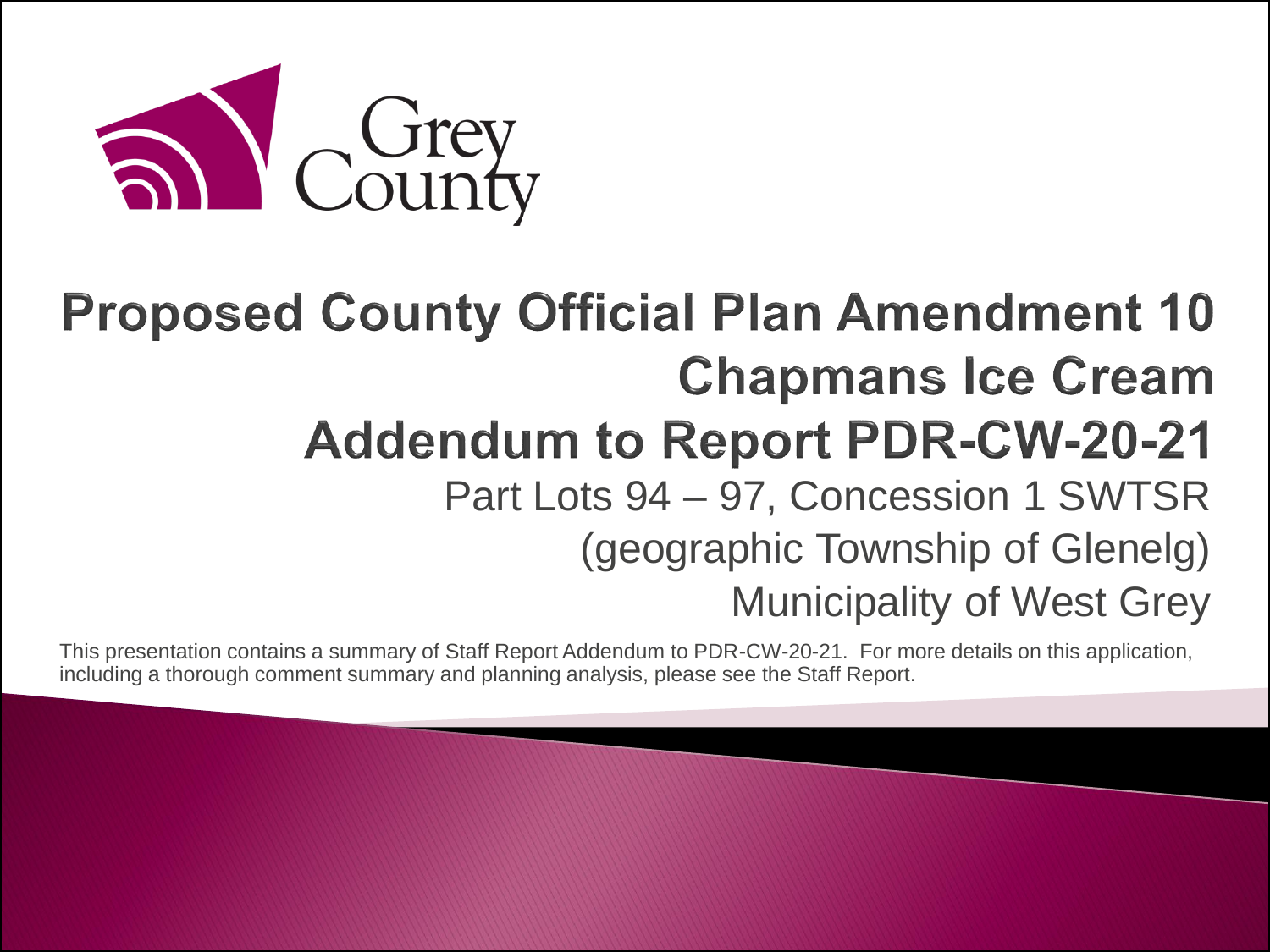### **Proposed Official Plan Amendment (OPA) 10**

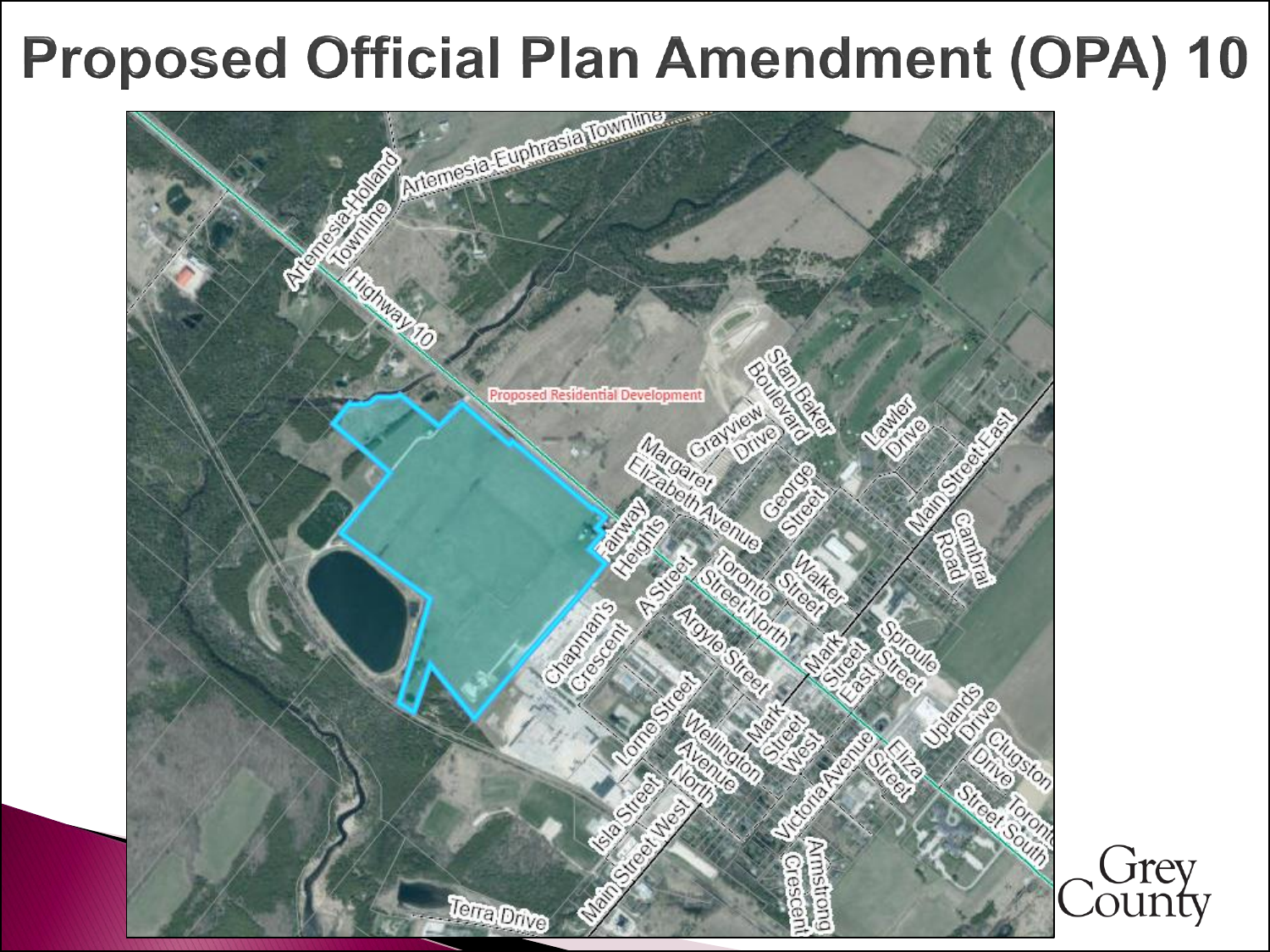### **Proposed OPA 10**

- Chapmans current production facilities are in the Municipality of Grey Highlands.
- ▶ Chapmans employs over 800 people, and the expansion would facilitate their continued growth.
- ▶ Proposed Official Plan Amendment 10 would redesignate 6.6 hectares of abutting lands in the Municipality of West Grey.
- $\blacktriangleright$  The initial plant expansion would be approximately 8,400 m<sup>2</sup> (90,000 ft<sup>2</sup>) in building size with some additional parking.
- Future expansions could also be accommodated within the 6.6 hectares.
- A corresponding zoning by-law amendment application has also been submitted to the Municipality of West Grey.

 A joint public meeting with West Grey was held for the Official Plan and Zoning applications on October 18, 2021.

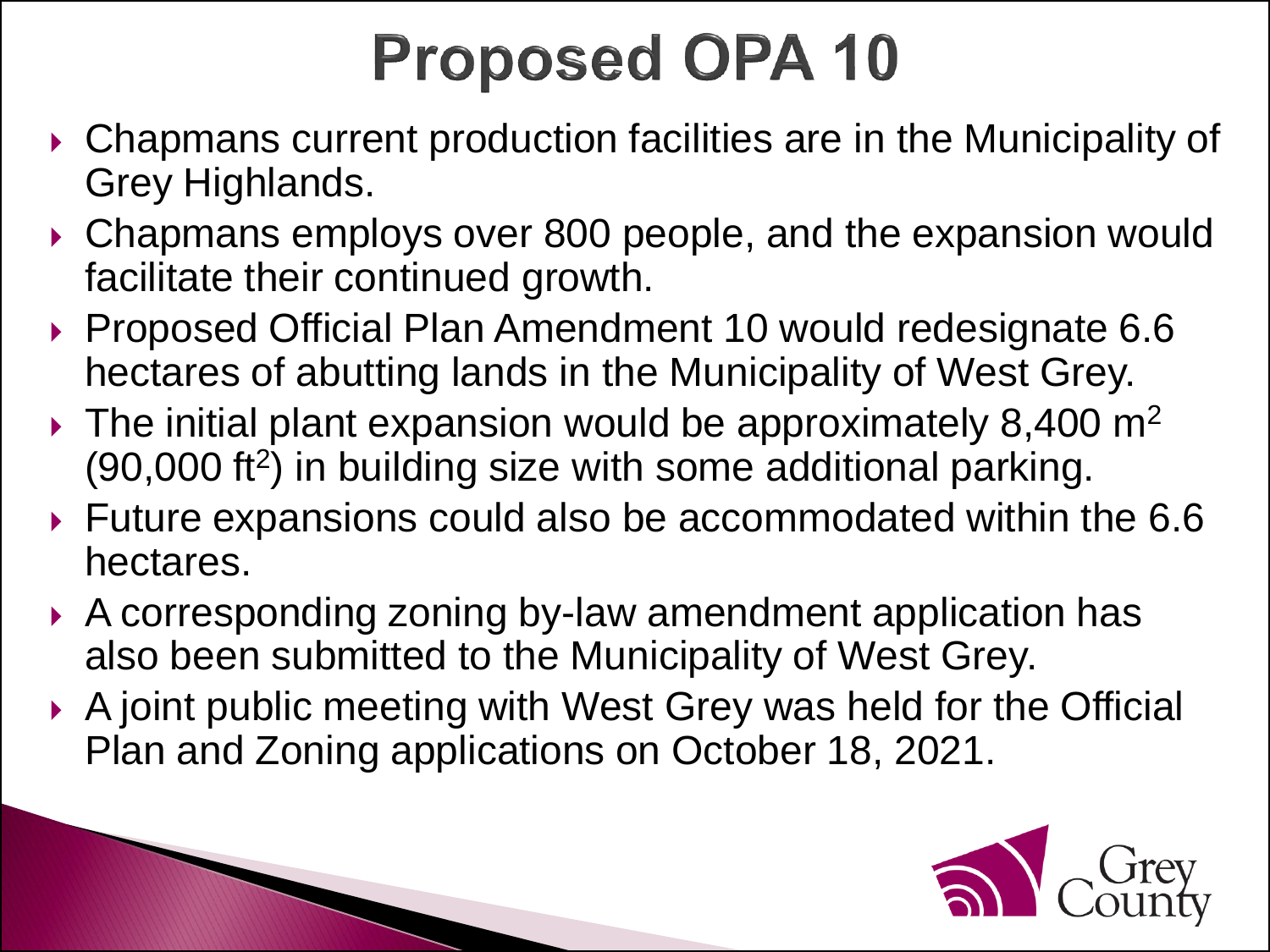### **Proposed Chapmans Expansion**



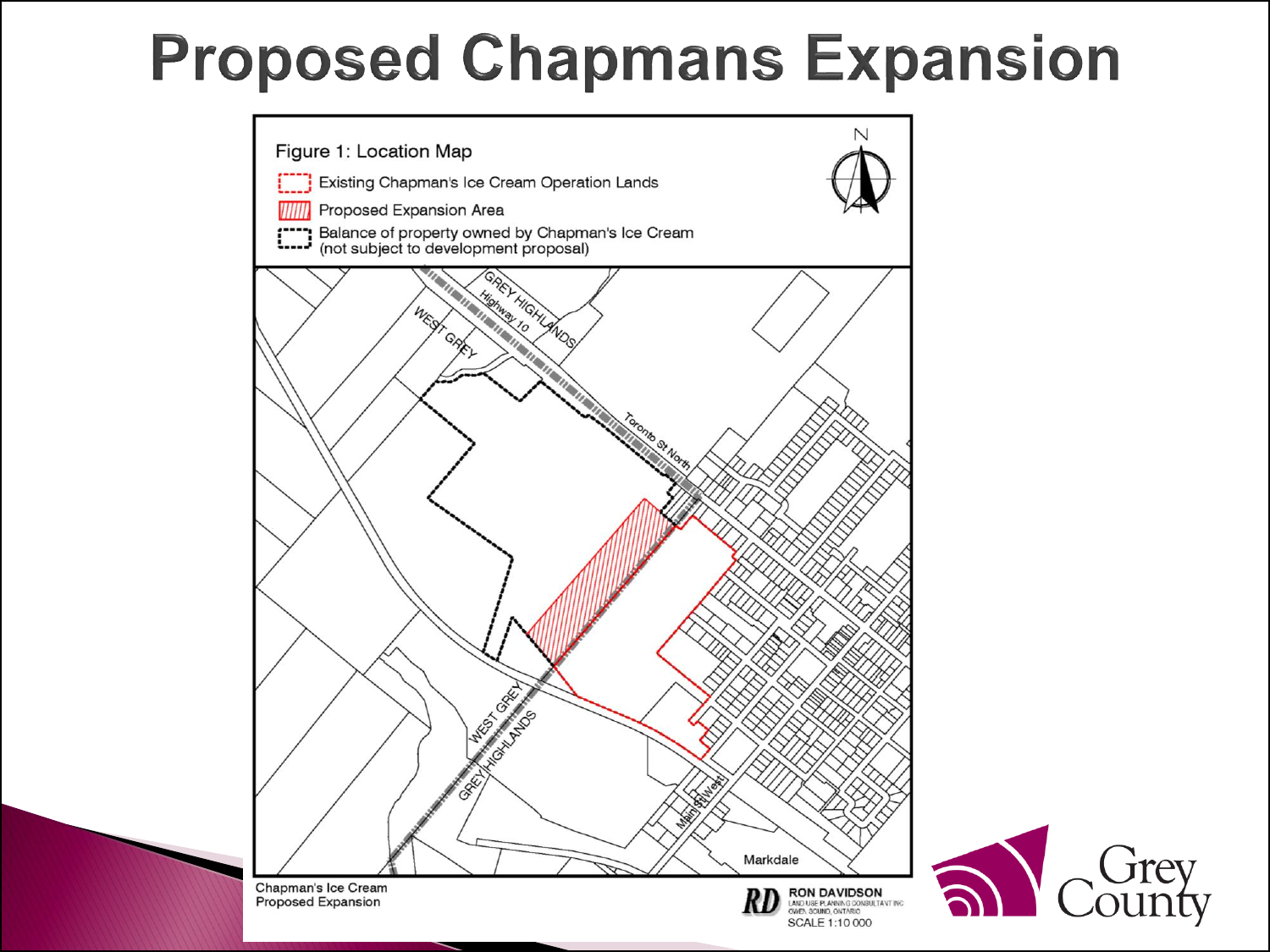### **Agency & Public Comments Received**

- ▶ Public comments were received from Sean Coll, who had a question about access to Highway 10.
- Agency comments were received from;
	- ▶ Enbridge Gas,
	- ▶ Saugeen Valley Conservation Authority,
	- ▶ County Transportation Services & Forests/Trails,
	- Municipality of Grey Highlands, and
	- **Municipality of West Grey**

The Company of the Company of

- ▶ There are no outstanding agency concerns with respect to OPA 10.
- There are some future details and technical matters which will be considered at the site plan control stage.

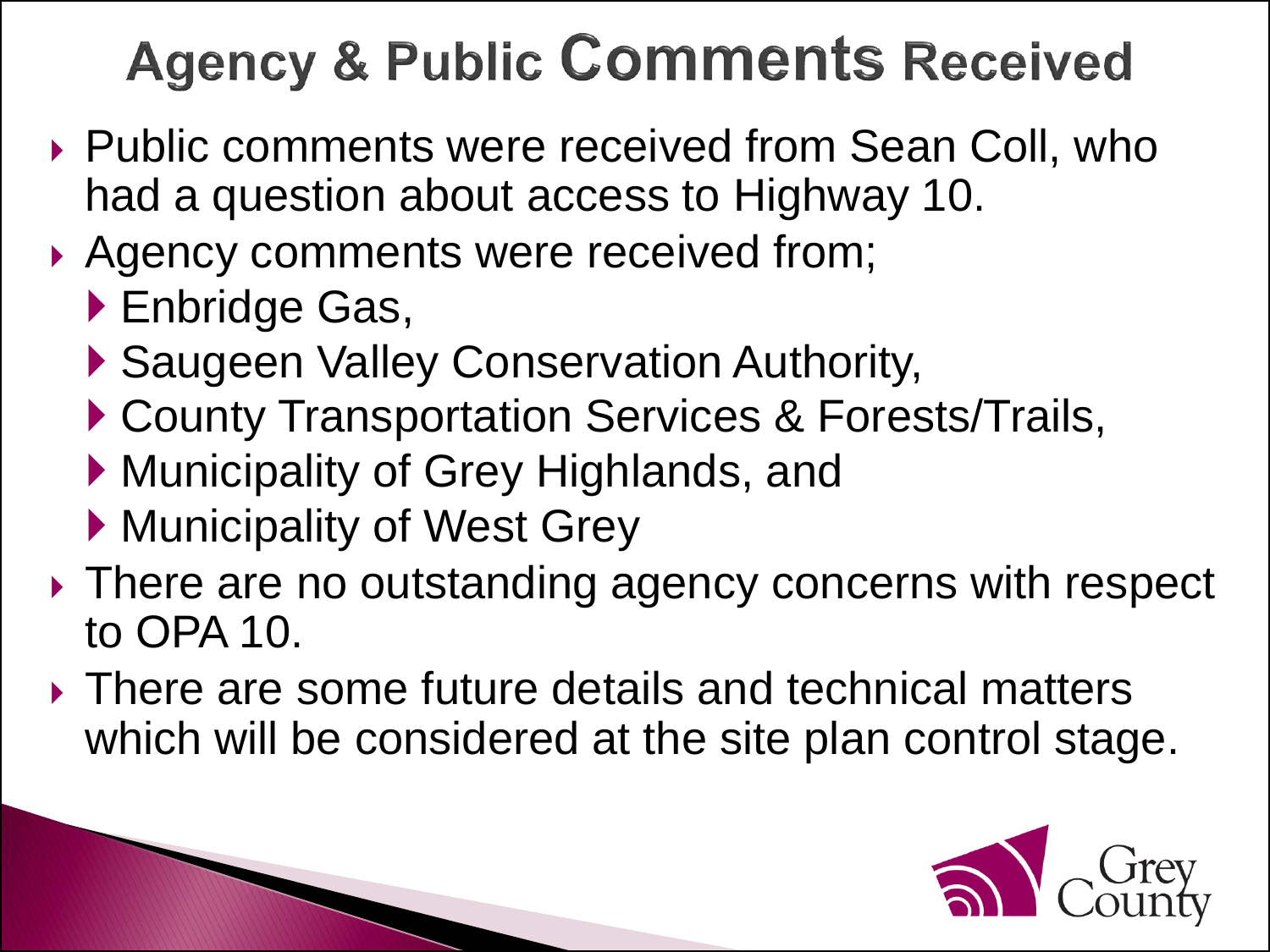# **Planning Analysis on OPA 10**

- ▶ The subject lands are designated as 'Rural' with a small portion of 'Hazard Lands' in the County Official Plan.
- ▶ New development will remain outside of the Hazard Lands.
- ▶ A scoped comprehensive review was triggered based on the settlement area expansion.
- Additional transportation discussions may be warranted for the expansion at the site plan stage and in concert with the proposed residential development across the Highway.
- ▶ Services will need to be extended from the Municipality of Grey Highlands.
- ▶ The zoning amendment will contain a holding symbol subject to the future servicing agreement and site plan control.

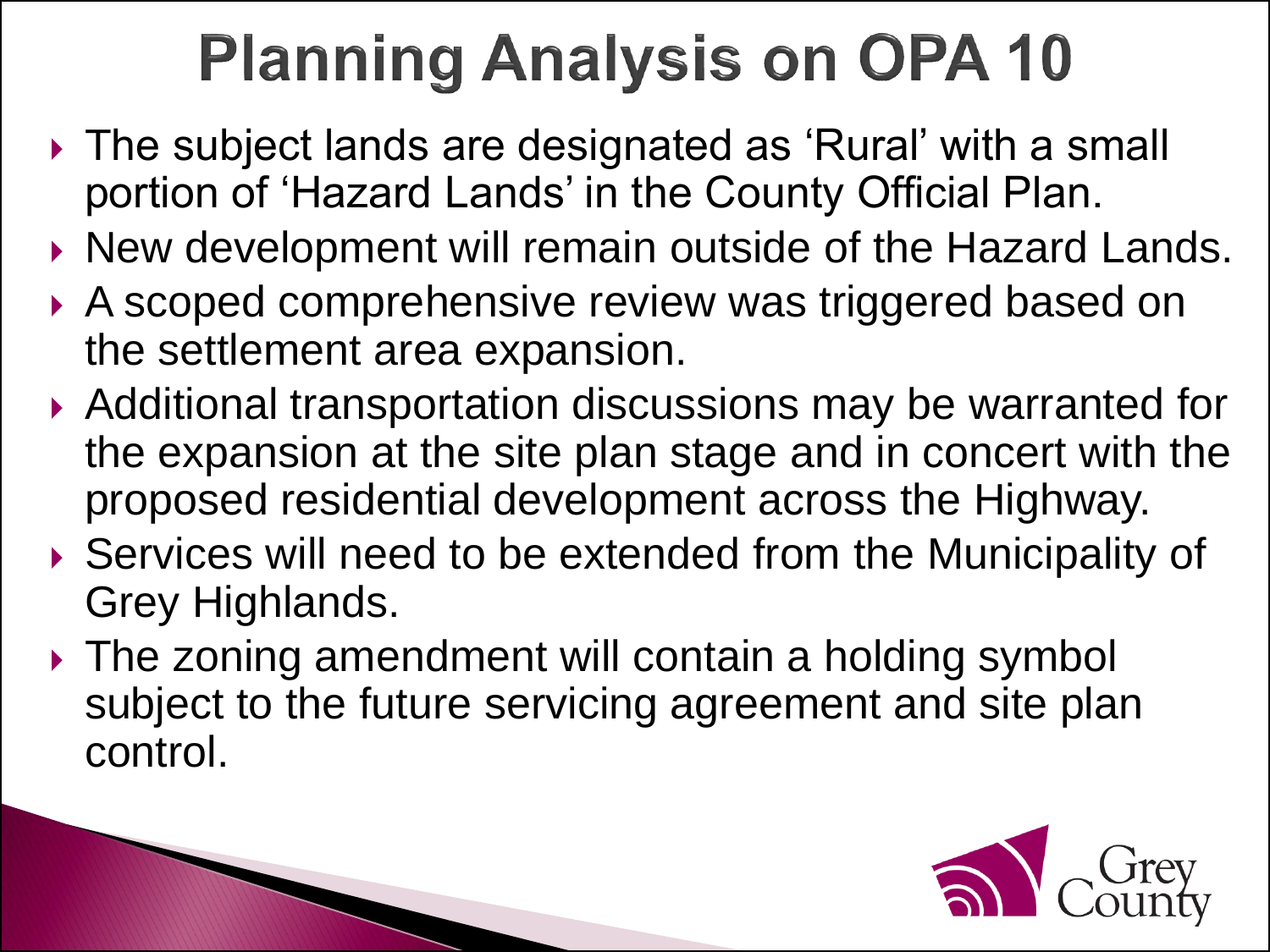# **Planning Analysis on OPA 10**

- County staff are satisfied that the proposed official plan amendment;
	- has regard for matters of Provincial Interest under the *Planning Act,*
	- ▶ is consistent with the Provincial Policy Statement, and
	- conforms to the goals and objectives of the County Official Plan.

 County staff have worked closely with the Municipalities of West Grey and Grey Highlands as part of the processing of these applications. A West Grey staff report will follow on the zoning amendment, and a future site plan control application will also be required.